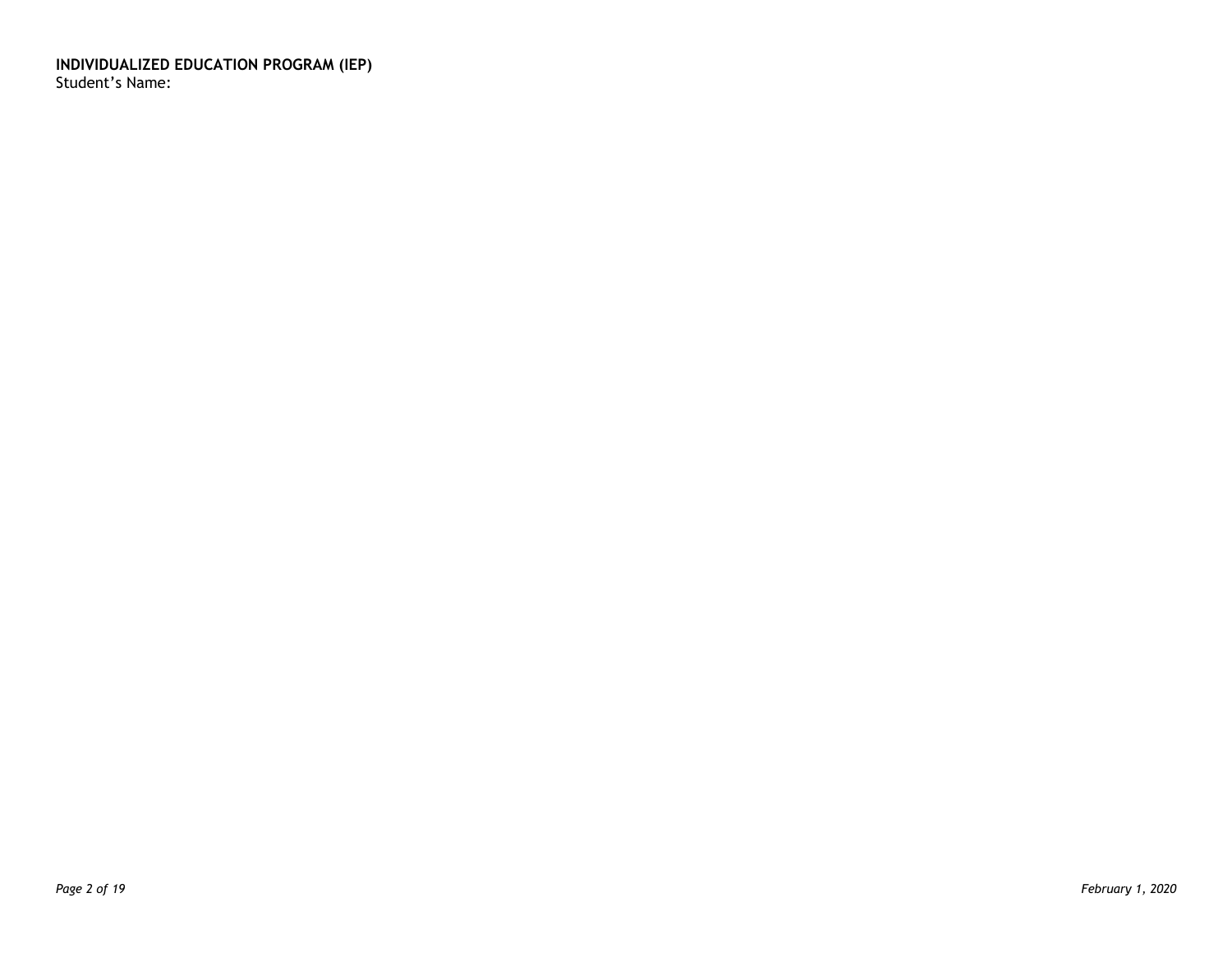## **IEP TEAM/SIGNATURES**

The Individualized Education Program team makes the decisions about the student's program and placement. The student's parent(s), the student's special education teacher, and a representative from the Local Education Agency are required members of this team. Signature on this IEP documents attendance, not agreement.

| Role                        | <b>Printed Name</b> | Signature |
|-----------------------------|---------------------|-----------|
| Parent/Guardian/Surrogate   |                     |           |
| Parent/Guardian/Surrogate   |                     |           |
| Student*                    |                     |           |
| Regular Education Teacher** |                     |           |
| Special Education Teacher   |                     |           |
| Local Ed Agency Rep         |                     |           |
| Career/Tech Ed Rep***       |                     |           |
| Community Agency Rep        |                     |           |
| Teacher of the Gifted****   |                     |           |
|                             |                     |           |

\* The IEP team must invite the student if transition services are being planned or if the parents choose to have the student participate.

If the student is, or may be, participating in the regular education environment.

\*\*\* As determined by the LEA as needed for transition services and other community services.<br>\*\*\*\* A teacher of the gifted is required when writing an IEP for a student with a disability who is

A teacher of the gifted is required when writing an *IEP* for a student with a disability who also is gifted.

One individual listed above must be able to interpret the instructional implications of any evaluation results.

Written input received from the following members:

## **Transfer of Rights at Age of Majority**

For purposes of education, the age of majority is reached in Pennsylvania when the individual reaches 21 years of age. Likewise, for purposes of the Individuals with Disabilities Education Act, the age of majority is reached for students with disabilities when they reach 21 years of age.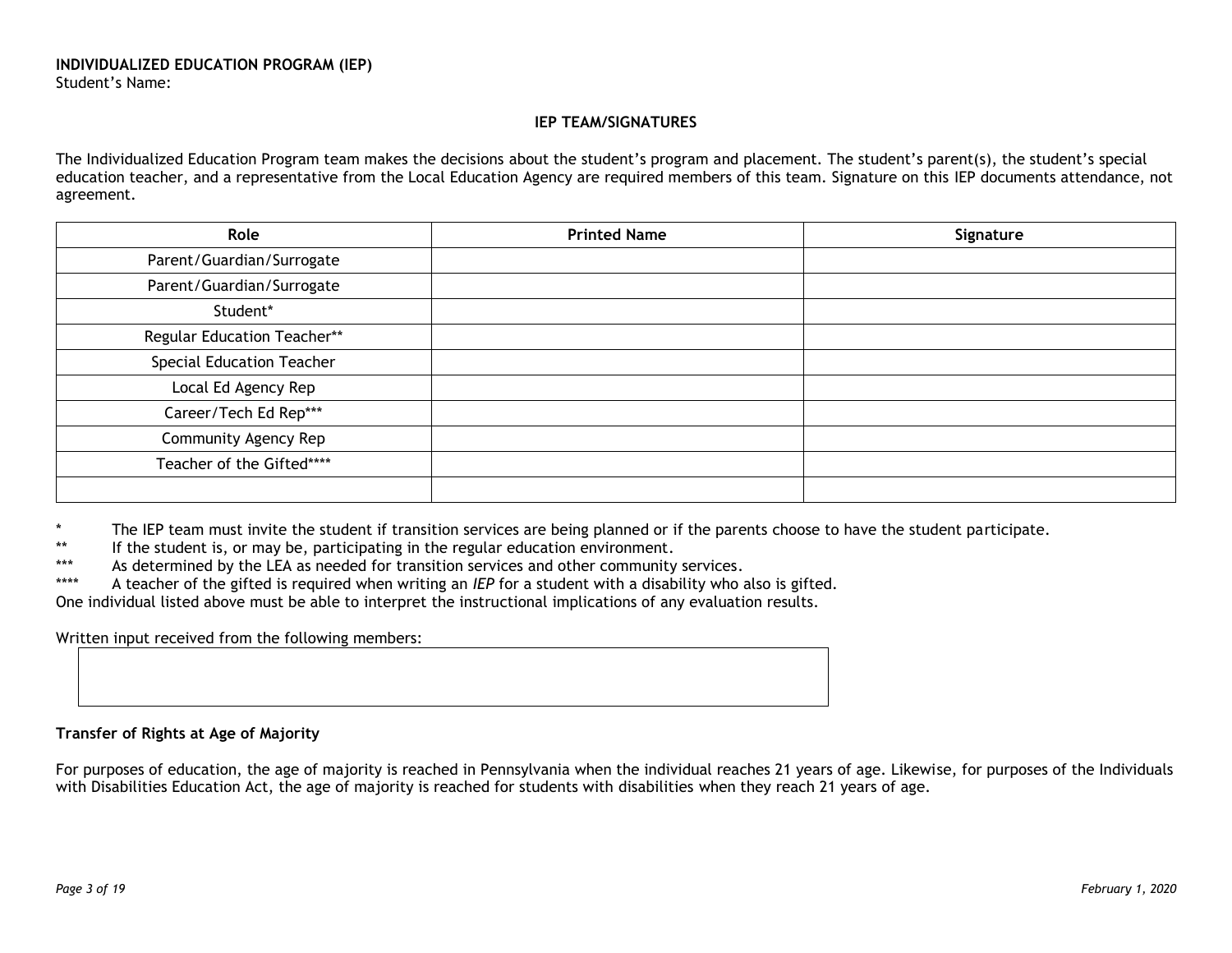## **PROCEDURAL SAFEGUARDS NOTICE**

I have received a copy of the *Procedural Safeguards Notice* during this school year. The *Procedural Safeguards Notice* provides information about my rights, including the process for disagreeing with the IEP. The school has informed me whom I may contact if I need more information.

Signature of Parent/Guardian/Surrogate:

## **MEDICAL ASSISTANCE PROGRAM BILLING NOTICE**

**(Applicable only to parents who have consented to the release of billing information to Medical Assistance programs)**

I understand that the school may charge the School-Based Access Program ("SBAP")—or any program that replaces or supplements the SBAP—the cost of certain special education and related services described in my child's IEP. To make these charges to the SBAP, the school will release to the administrator of that program the name, age, and address of my child, verification of Medicaid eligibility for my child, a copy of my child's IEP, a description of the services provided and the times and dates during which such services were provided to my child, and the identity of the provider of such services. *I understand that such information will not be disclosed, and such charges will not be made, unless I consent to the disclosure.* I acknowledge that I have provided written consent to disclose such information.

I understand that my consent is ongoing from year-to-year unless and until I withdraw it. I can withdraw my consent in writing, or orally if I am unable to write, at any time. My refusal to consent or my withdrawal of consent will not relieve the school of the obligation to provide, at no cost to me or my family, any service or program to which my child is entitled under the Individuals with Disabilities Education Act ("IDEA") or that is necessary to enable my child to receive a free appropriate public education as described in my child's IEP.

I understand that the school cannot—

Require me or my family to sign up for or enroll in any public benefits or insurance program, such as Medicaid, as a condition of receiving a free appropriate public education for my child;

Require me or my family to incur any expense for the provision of a free appropriate public education to my child, including co-payments and deductibles, unless it agrees to pay such expenses on my or my family's behalf;

Cause a decrease in available lifetime coverage or any other insured benefit;

Cause me or my family to pay for services that would otherwise be covered by a public benefits or insurance program and that are required for my child outside the time that he or she is in school;

Risk the loss of eligibility for home and community-based waivers, based on aggregate health-related expenditures.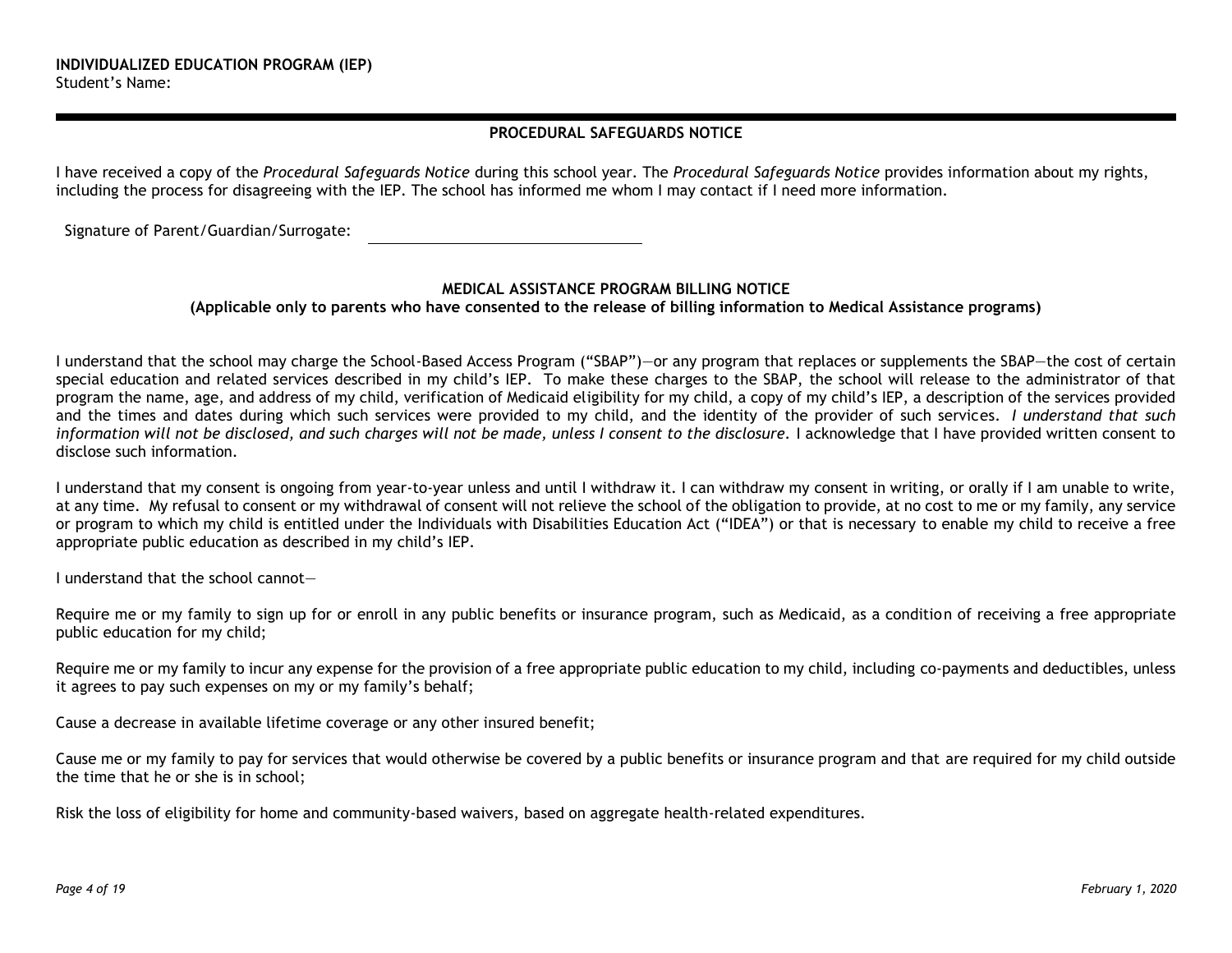## **I. SPECIAL CONSIDERATIONS THE IEP TEAM MUST CONSIDER BEFORE DEVELOPING THE IEP. ANY FACTORS CHECKED AS "YES" MUST BE ADDRESSED IN THE IEP.**

# **Is the student blind or visually impaired?**

Yes The IEP must include a description of the instruction in Braille and the use of Braille unless the IEP team determines, after an evaluation of the student's reading and writing skills, needs, and appropriate reading and writing media (including an evaluation of the student's future needs for instruction in Braille or the use of Braille), that instruction in Braille or the use of Braille is not appropriate for the student.



## **Is the student deaf or hard of hearing?**

Yes The IEP must include a communication plan to address the following: language and communication needs; opportunities for direct communications with peers and professional personnel in the student's language and communication mode; academic level; full range of needs, including opportunities for direct instruction in the student's language and communication mode; and assistive technology devices and services. Indicate in which section of the IEP these considerations are addressed. The Communication Plan must be completed and is available at [www.pattan.net](http://www.pattan.net/)

No

#### **Does the student have communication needs?**



Yes Student needs must be addressed in the IEP (i.e., present levels, specially designed instruction (SDI), annual goals, etc.)

No

#### **Does the student need assistive technology devices and/or services?**



Yes Student needs must be addressed in the IEP (i.e., present levels, specially designed instruction, annual goals, etc.)

No

## **Does the student have limited English proficiency?**

Yes The IEP team must address the student's language needs and how those needs relate to the IEP.

No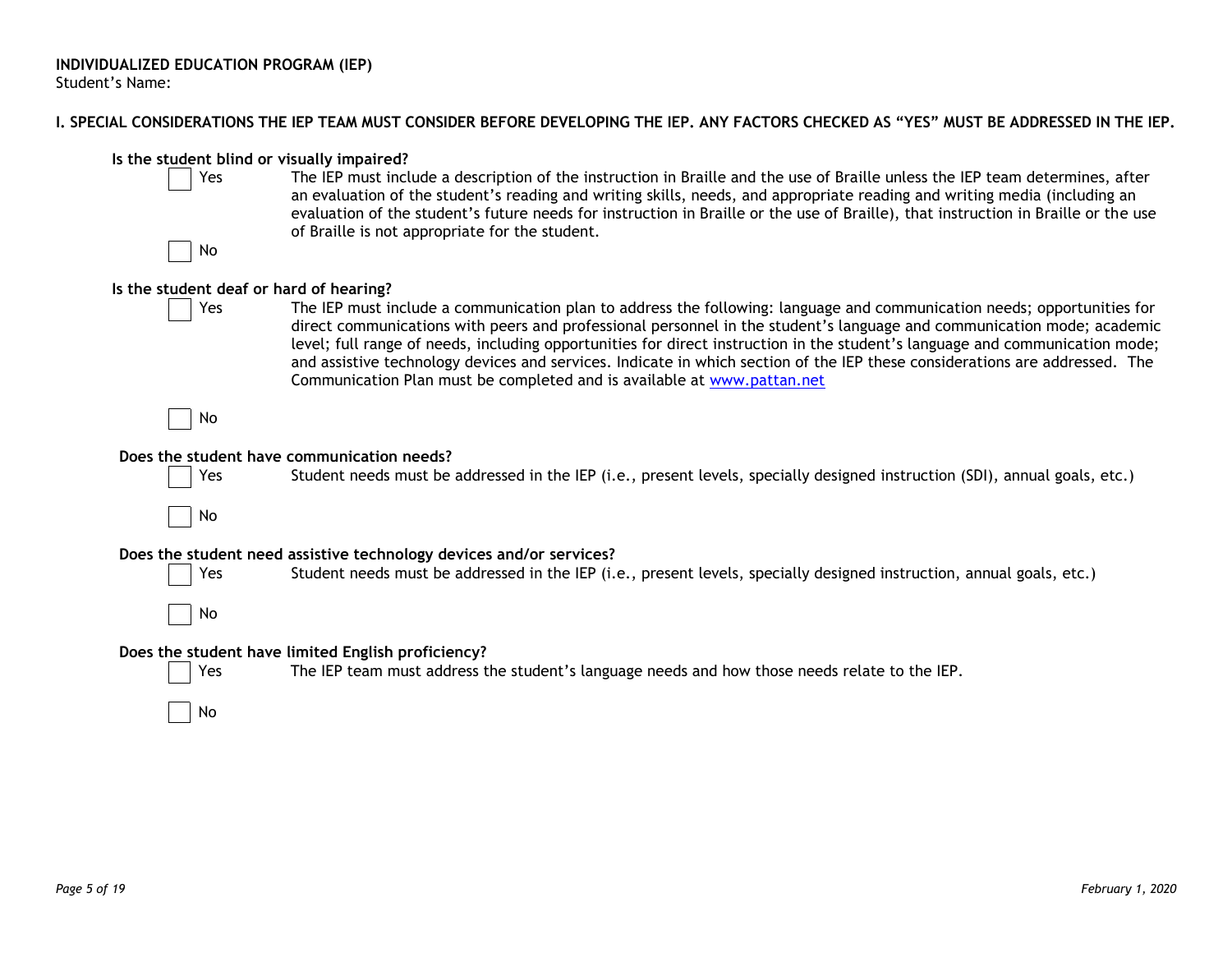# **Does the student exhibit behaviors that impede his/her learning or that of others?**

Yes The IEP team must develop a Positive Behavior Support Plan that is based on a functional assessment of behavior and that utilizes positive behavior techniques. Results of the functional assessment of behavior may be listed in the Present Levels section of the IEP with a clear measurable plan to address the behavior in the Goals and Specially Designed Instruction sections of the IEP or in the Positive Behavior Support Plan if this is a separate document that is attached to the IEP. A Positive Behavior Support Plan and a Functional Behavioral Assessment form are available at [www.pattan.net](http://www.pattan.net/)

No

#### **Other** (specify):

# **II. PRESENT LEVELS OF ACADEMIC ACHIEVEMENT AND FUNCTIONAL PERFORMANCE**

#### **Include the following information related to the student:**

- Present levels of academic achievement (e.g., most recent evaluation of the student, results of formative assessments, curriculum-based assessments, transition assessments, progress toward current goals)
- Present levels of functional performance (e.g., results from a functional behavioral assessment, results of ecological assessments, progress toward current goals)
- Present levels related to current postsecondary transition goals if the student's age is 14 or younger if determined appropriate by the IEP team (e.g., results of formative assessments, curriculum-based assessments, progress toward current goals)
- Parental concerns for enhancing the education of the student
- How the student's disability affects involvement and progress in the general education curriculum
- Strengths
- Academic, developmental, and functional needs related to student's disability

**III. TRANSITION SERVICES – This is required for students age 14 or younger if determined appropriate by the IEP team.** If the student does not attend the IEP meeting, the school must take other steps to ensure that the student's preferences and interests are considered. Transition services are a coordinated set of activities for a student with a disability that is designed to be within a results oriented process, that is focused on improving the academic and functional achievement of the student with a disability to facilitate the student's movement from school to post school activities, including postsecondary education, vocational education, integrated employment (including supported employment), continuing and adult education, adult services, independent living, or community participation that is based on the individual student's needs taking into account the student's strengths, preferences, and interests.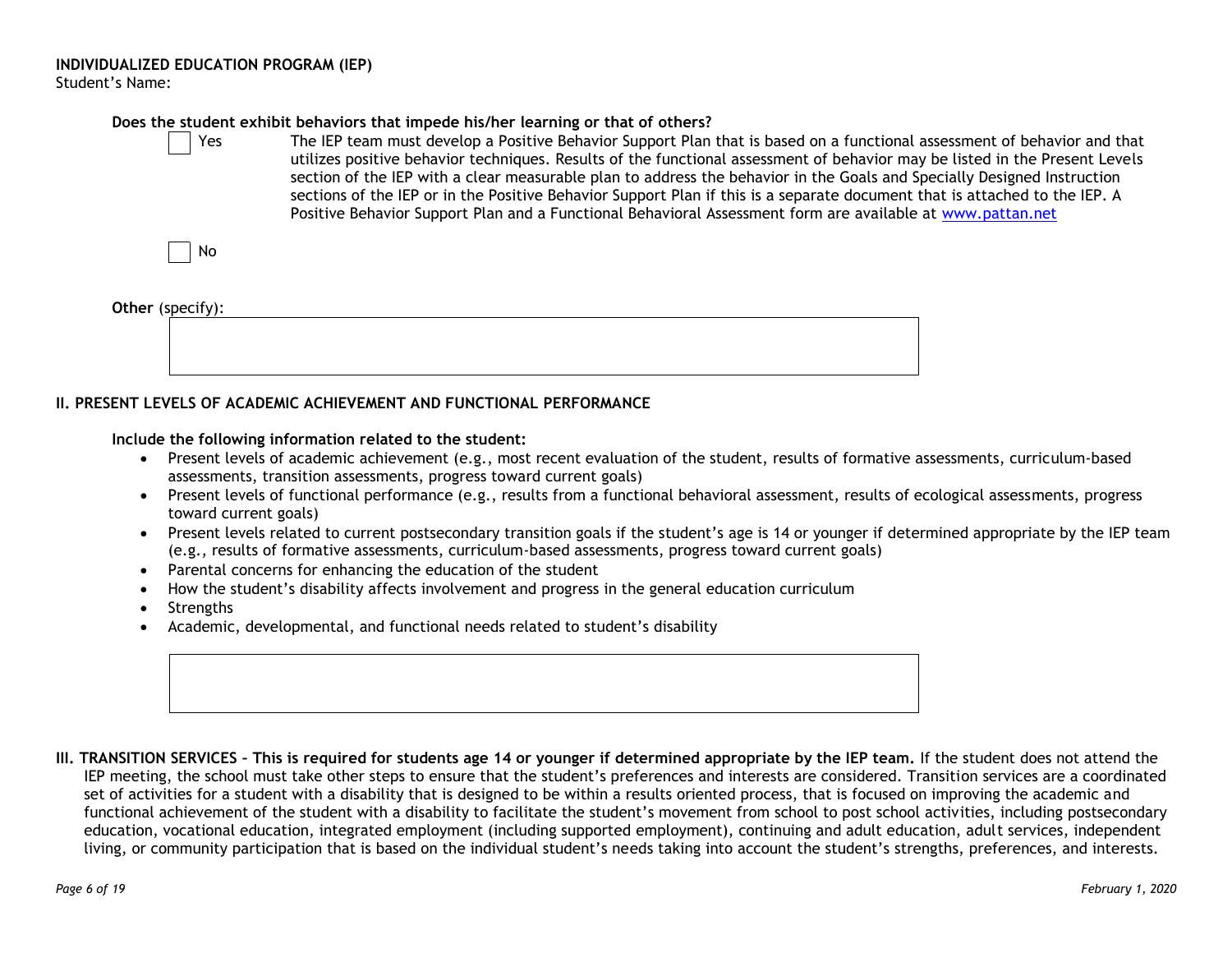**POST SCHOOL GOALS** – Based on age appropriate assessment, define and project the appropriate measurable postsecondary goals that address education and training, employment, and as needed, independent living. Under each area, list the services/activities and courses of study that support that goal. Include for each service/activity the location, frequency, projected beginning date, anticipated duration, and person/agency responsible.

## **For students in Career and Technology Centers, CIP Code:**

| <b>Postsecondary Education and Training Goal:</b> |          |           |                                    |                         | Measurable Annual Goal<br>Yes/No<br>(Document in Section V) |
|---------------------------------------------------|----------|-----------|------------------------------------|-------------------------|-------------------------------------------------------------|
| Courses of Study:                                 |          |           |                                    |                         |                                                             |
| Service/Activity                                  | Location | Frequency | Projected<br><b>Beginning Date</b> | Anticipated<br>Duration | Person(s)/Agency<br>Responsible                             |
|                                                   |          |           |                                    |                         |                                                             |
| <b>Employment Goal:</b>                           |          |           |                                    |                         | Measurable Annual Goal<br>Yes/No<br>(Document in Section V) |
| Courses of Study:                                 |          |           |                                    |                         |                                                             |
| Service/Activity                                  | Location | Frequency | Projected<br>Beginning Date        | Anticipated<br>Duration | Person(s)/Agency<br>Responsible                             |
|                                                   |          |           |                                    |                         |                                                             |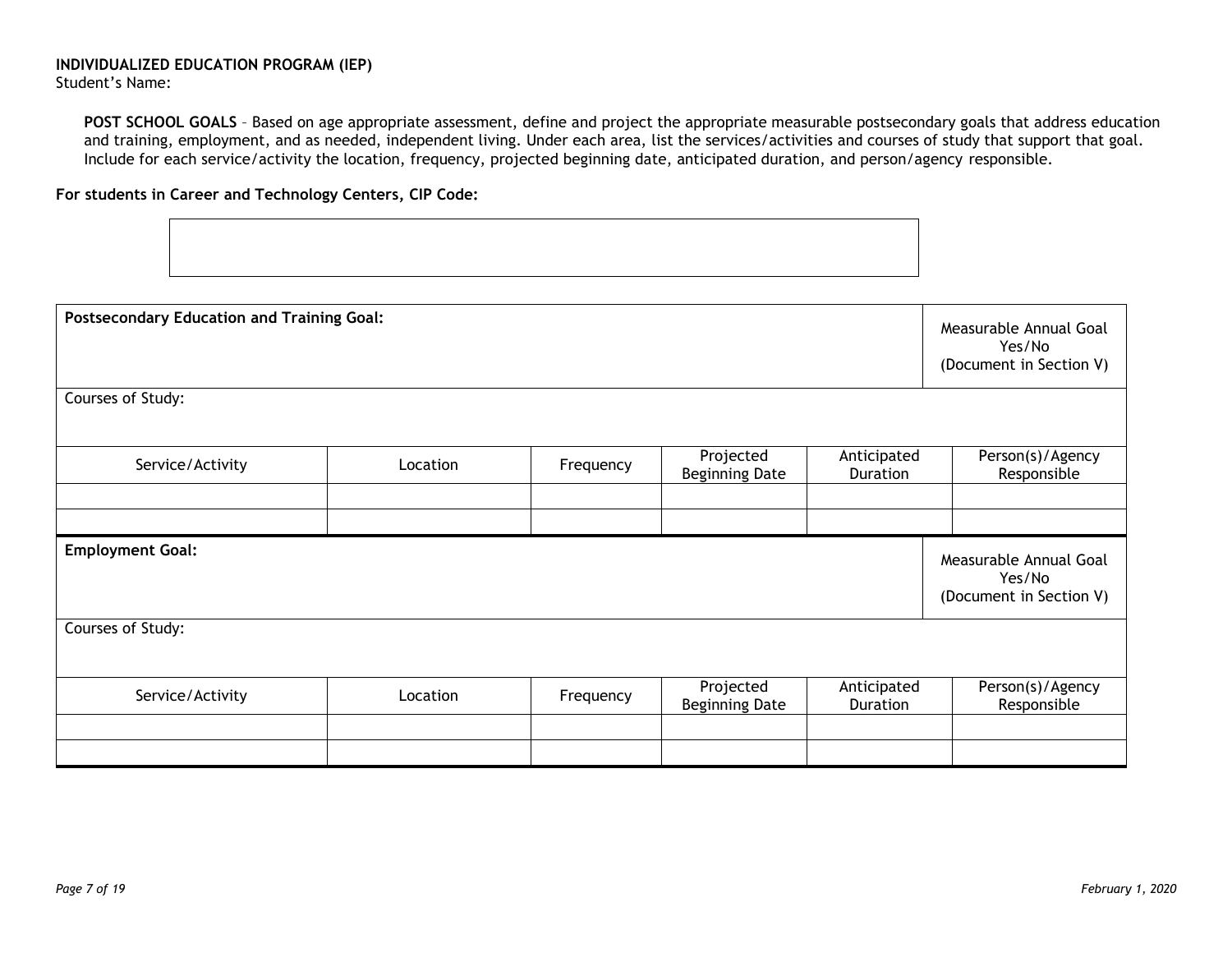| Independent Living Goal, if appropriate: | Measurable Annual Goal<br>Yes/No<br>(Document in Section V) |           |                                    |                         |                                 |
|------------------------------------------|-------------------------------------------------------------|-----------|------------------------------------|-------------------------|---------------------------------|
| Courses of Study:                        |                                                             |           |                                    |                         |                                 |
|                                          |                                                             |           |                                    |                         |                                 |
| Service/Activity                         | Location                                                    | Frequency | Projected<br><b>Beginning Date</b> | Anticipated<br>Duration | Person(s)/Agency<br>Responsible |
|                                          |                                                             |           |                                    |                         |                                 |
|                                          |                                                             |           |                                    |                         |                                 |

#### **IV. PARTICIPATION IN STATE AND LOCAL ASSESSMENTS Instructions for IEP Teams:**

Please select the appropriate assessment option. Information on available testing accommodations may be found in the Accommodations Guidelines available on [www.education.pa.gov](http://www.education.pa.gov/)

## **State Assessments**

#### **Not Assessed**

| s statewide assessment is administered at this student's grade level.<br>NΟ                                 |
|-------------------------------------------------------------------------------------------------------------|
| · English Learner.<br>No L<br>) English proficiency assessment administered because the student is not an I |

**PSSA** (Math and English Language Arts (ELA) administered in grades 3-8; Science administered in grades 4 and 8)

|            | Without | With                                             |                               |
|------------|---------|--------------------------------------------------|-------------------------------|
|            |         | Tested Subject   Accommodations   Accommodations | Accommodations to be Provided |
| Math       |         |                                                  |                               |
| Science    |         |                                                  |                               |
| <b>ELA</b> |         |                                                  |                               |
|            |         |                                                  |                               |
|            |         |                                                  |                               |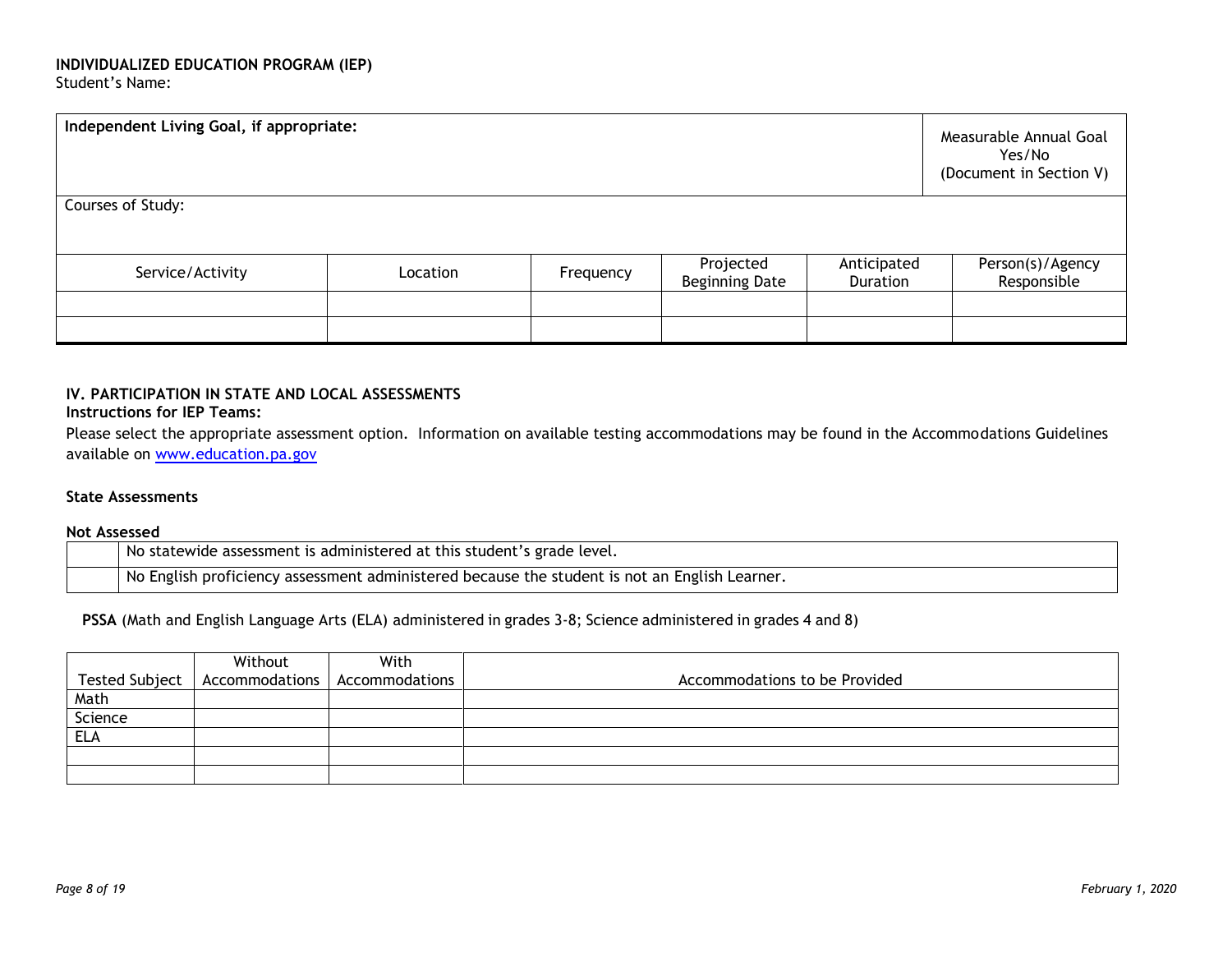## **Keystone Exam** (Replaces the 11<sup>th</sup> grade PSSA in high school; Student must participate by 11<sup>th</sup> grade)

|                       | Without        | With           |                               |
|-----------------------|----------------|----------------|-------------------------------|
| <b>Tested Subject</b> | Accommodations | Accommodations | Accommodations to be Provided |
| Algebra               |                |                |                               |
| Literature            |                |                |                               |
| Biology               |                |                |                               |

#### **Keystone Project Based Assessment** (Available when student is unable to demonstrate proficiency on a Keystone Exam or Keystone Exam module.)

|                       | Without        | With           |                               |
|-----------------------|----------------|----------------|-------------------------------|
| <b>Tested Subject</b> | Accommodations | Accommodations | Accommodations to be Provided |
| Algebra               |                |                |                               |
| Literature            |                |                |                               |
| Biology               |                |                |                               |

#### **Validated Local Assessment** (Available when selected as option by LEA)

|                       | Without        | With           |                               |
|-----------------------|----------------|----------------|-------------------------------|
| <b>Tested Subject</b> | Accommodations | Accommodations | Accommodations to be Provided |
| Algebra               |                |                |                               |
| Literature            |                |                |                               |
| Biology               |                |                |                               |

**PASA** (Administered in grades 3-8, 11 for English Language Arts (ELA) and Math; Grades 4, 8, 11 for Science)

#### Student will participate in the PASA:

The IEP team must review each of Pennsylvania's 6 eligibility criteria to determine participation in the PASA. The IEP team must answer "YES" to ALL six criteria in order for the student to participate in the PASA. If the answer is "NO" to any of the questions, the student must participate in the PSSA/ Keystones with or without accommodations, as determined appropriate by the IEP team.

- 1. Will the student be in grade  $3,4,5,6,7,8$ , or 11 by September 1<sup>st</sup> of the school year during which the IEP will be operative?
- 2. Does the student have significant cognitive disabilities? Pennsylvania defines significant cognitive disabilities as pervasive and global in nature, affecting student learning in all academic content areas, as well as adaptive behaviors and functional skills across life domains.
- 3. Does the student require intensive, direct, and repeated instruction in order to learn and generalize academic, functional, and adaptive behavior skills across multiple settings?
- 4. Does the student require extensive adaptations and support in order to perform and/or participate meaningfully and productively in the everyday life activities of integrated school, home, community, and work environments?
- 5. Does the student require substantial modifications to the general education curriculum?
- 6. Does the student's participation in the general education curriculum differ substantially in form and/or substance from that of most other students? Students found eligible to take the PASA must have measurable annual goals AND short-term objectives reflected in the IEP.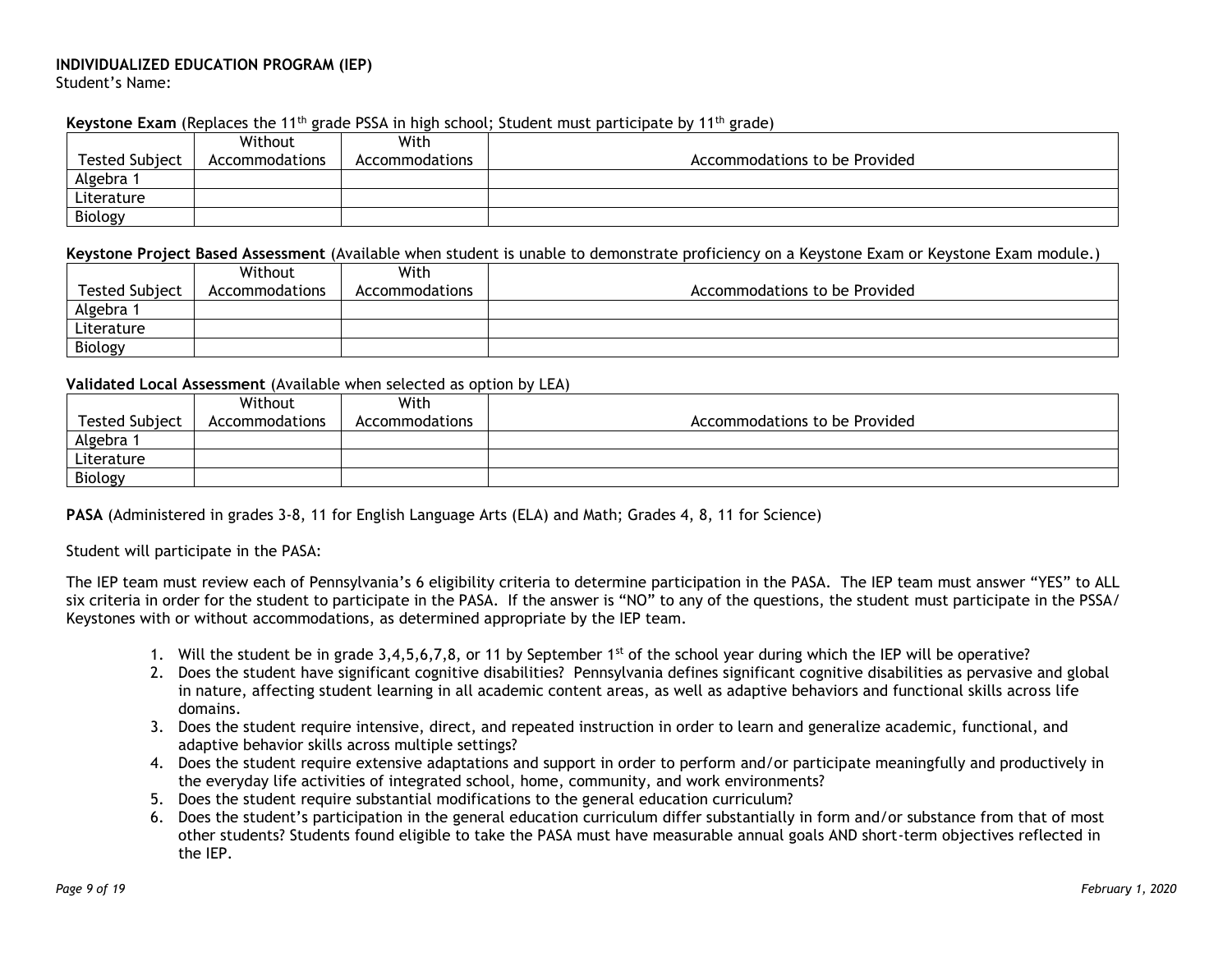Student will participate in the PASA.

Explain why the student cannot participate in the PSSA or the Keystone Exams, even with accommodations:

Explain why the PASA is appropriate considering the six eligibility criteria:

Explain any specific accommodations the student may require on the PASA (i.e., Assistive Technology, Signing):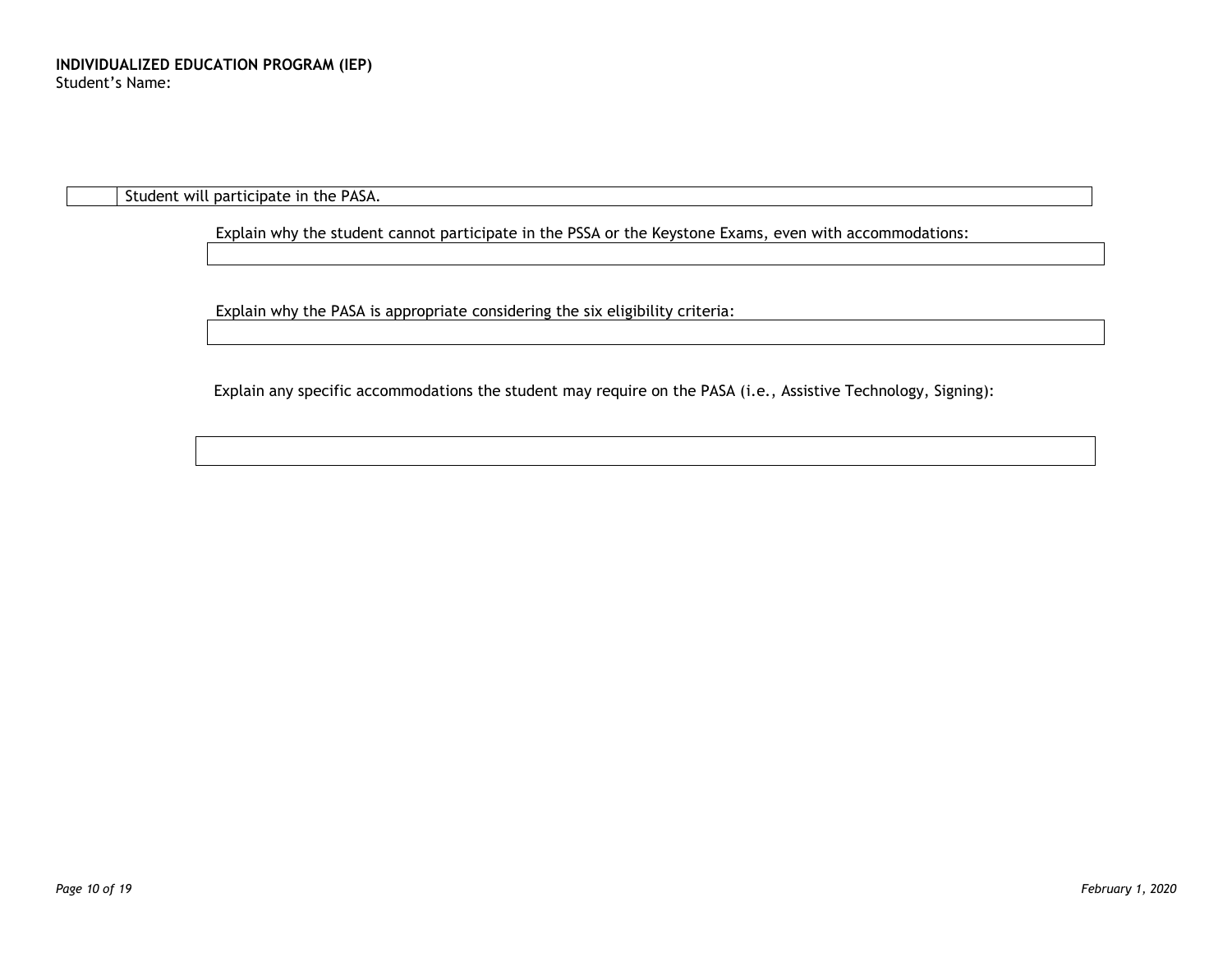#### **ACCESS for ELs (**Administered in grades K-12)

| <b>Domains</b> | Without        | With           | Unable to   | Accommodations to be Provided or Rationale for Inability to |
|----------------|----------------|----------------|-------------|-------------------------------------------------------------|
|                | Accommodations | Accommodations | Participate | Participate in Selected Domains                             |
| Listening      |                |                |             |                                                             |
| Reading        |                |                |             |                                                             |
| Writing        |                |                |             |                                                             |
| Speaking       |                |                |             |                                                             |

#### **Alternate ACCESS for ELs (**Administered in grades 1-12)

Student will participate in the Alternate ACCESS for ELs.

Explain why the student cannot participate in the ACCESS for ELs:

Explain why the Alternate ACCESS for ELs is appropriate:

| <b>Domains</b> | Without        | With           | Unable to   | Accommodations to be Provided or Rationale for Inability to |
|----------------|----------------|----------------|-------------|-------------------------------------------------------------|
|                | Accommodations | Accommodations | Participate | Participate in Selected Domains                             |
| Listening      |                |                |             |                                                             |
| Reading        |                |                |             |                                                             |
| Writing        |                |                |             |                                                             |
| Speaking       |                |                |             |                                                             |

#### **Local Assessments**

Local assessment is not administered at this student's grade level; OR

Student will participate in local assessments without accommodations; OR

Student will participate in local assessments with the following accommodations; OR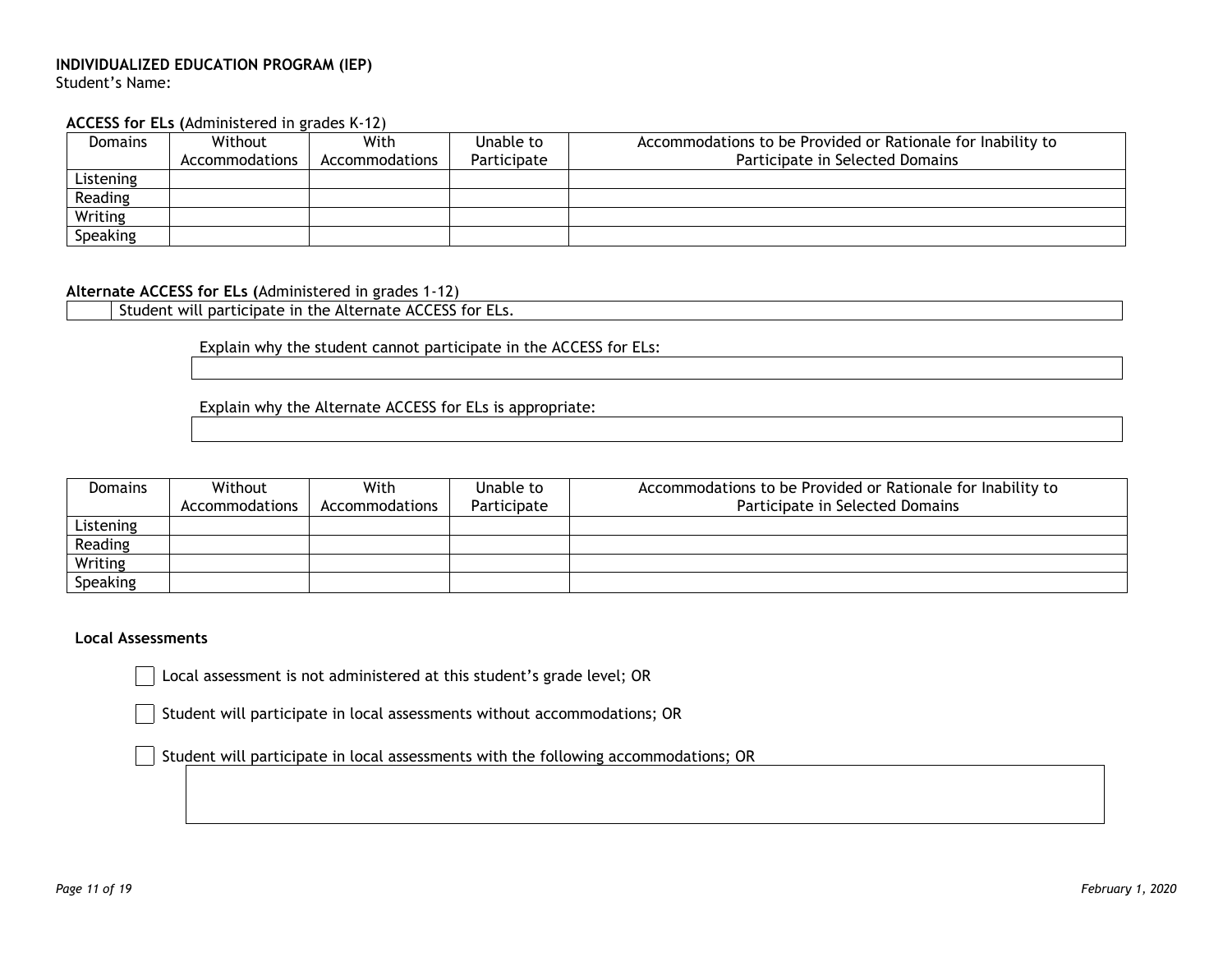The student will take a local alternate assessment.

Explain why the student cannot participate in the local regular assessment:

Explain why the local alternate assessment is appropriate: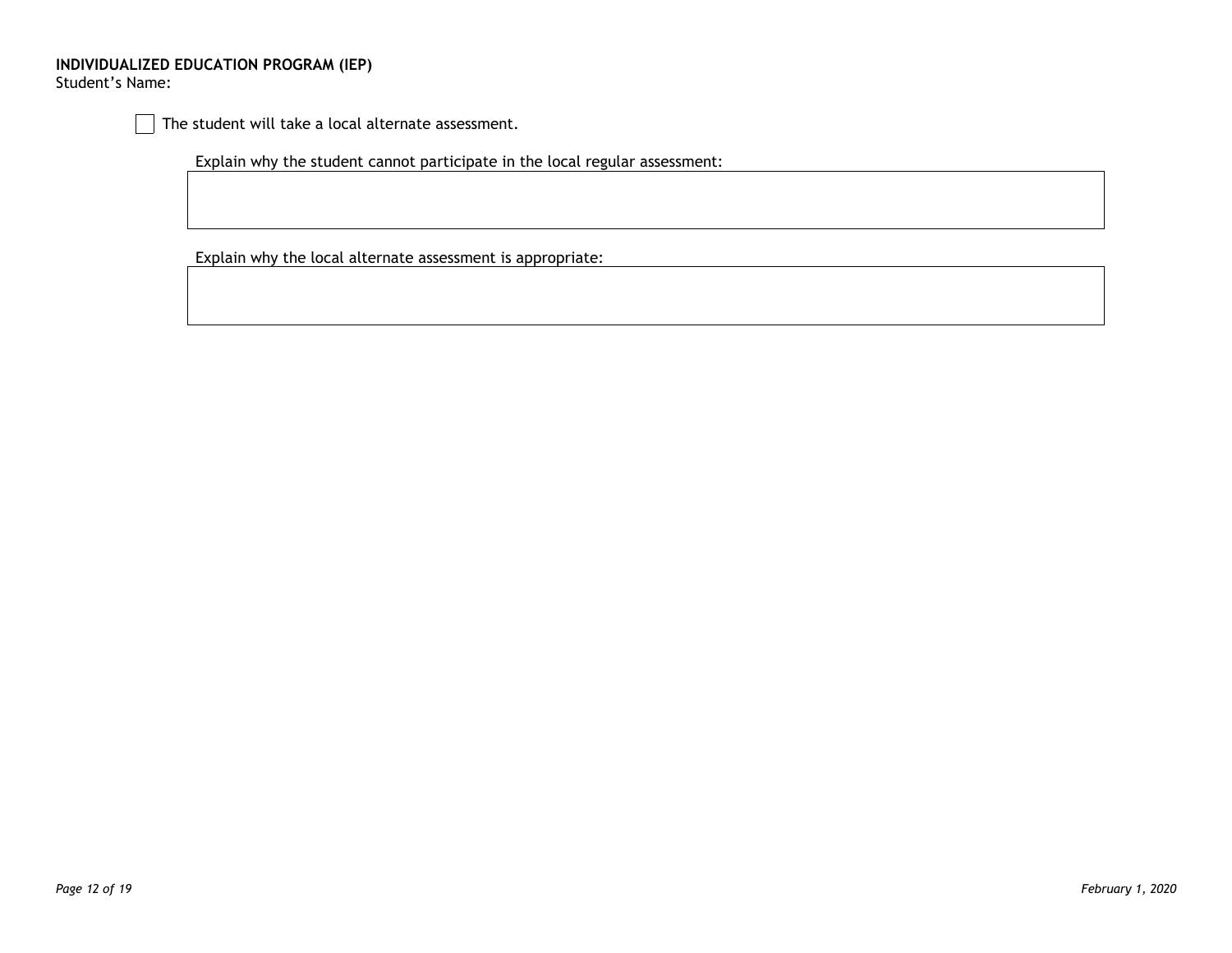**V. GOALS AND OBJECTIVES** – Include, as appropriate, academic and functional goals. Use as many copies of this page as needed to plan appropriately. Specially designed instruction may be listed with each goal/objective or listed in Section VI.

Short-term learning outcomes are required for students who are gifted. The short-term learning outcomes related to the student's gifted program may be listed under Goals or Short-Term Objectives.

| MEASURABLE ANNUAL GOAL<br>Include: Condition, Name, Behavior, and Criteria<br>(Refer to Annotated IEP for description of these<br>components) | Describe HOW the<br>student's progress toward<br>meeting this goal will be<br>measured | Describe WHEN periodic<br>reports on progress will be<br>provided to parents | <b>Report of Progress</b> |
|-----------------------------------------------------------------------------------------------------------------------------------------------|----------------------------------------------------------------------------------------|------------------------------------------------------------------------------|---------------------------|
|                                                                                                                                               |                                                                                        |                                                                              |                           |
|                                                                                                                                               |                                                                                        |                                                                              |                           |

## **SHORT-TERM OBJECTIVES –** Required for students with disabilities who take an alternate assessment aligned to alternate achievement standards (PASA).

Short-term objectives / Benchmarks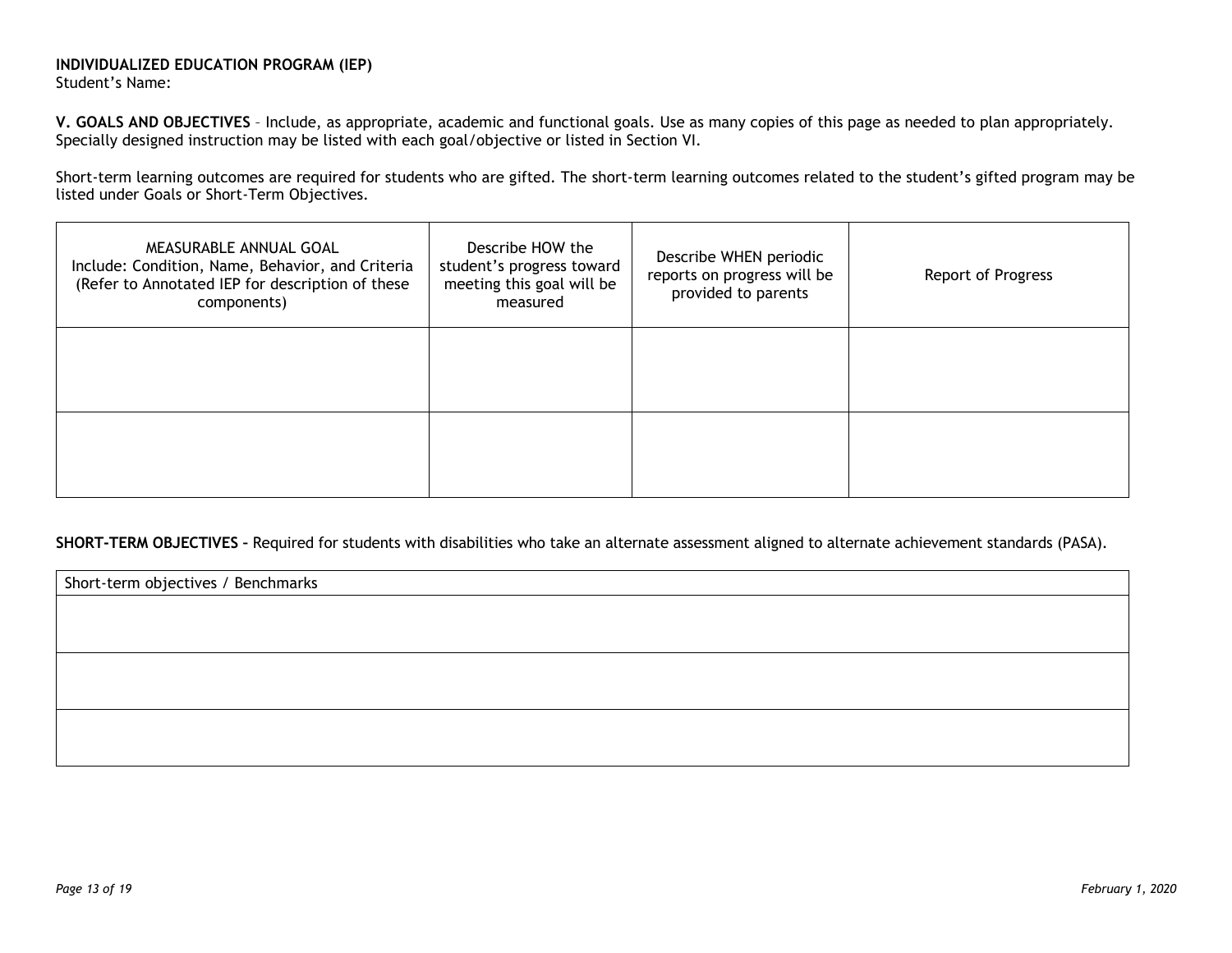# **INDIVIDUALIZED EDUCATION PROGRAM (IEP)**

Student's Name:

**VI. SPECIAL EDUCATION / RELATED SERVICES / SUPPLEMENTARY AIDS AND SERVICES / PROGRAM MODIFICATIONS –** Include, as appropriate, for nonacademic and extracurricular services and activities.

# **A. PROGRAM MODIFICATIONS AND SPECIALLY DESIGNED INSTRUCTION (SDI)**

- SDI may be listed with each goal or as part of the table below.
- Include supplementary aids and services as appropriate.
- For a student who has a disability and is gifted, SDI also should include adaptations, accommodations, or modifications to the general education curriculum, as appropriate for a student with a disability.

| Modifications and SDI | Location | Frequency | Projected Beginning Date | <b>Anticipated Duration</b> |
|-----------------------|----------|-----------|--------------------------|-----------------------------|
|                       |          |           |                          |                             |
|                       |          |           |                          |                             |
|                       |          |           |                          |                             |

**B. RELATED SERVICES –** List the services that the student needs in order to benefit from his/her special education program.

| Service | Location | Frequency | Projected Beginning Date | <b>Anticipated Duration</b> |
|---------|----------|-----------|--------------------------|-----------------------------|
|         |          |           |                          |                             |
|         |          |           |                          |                             |
|         |          |           |                          |                             |

# **C. SUPPORTS FOR SCHOOL PERSONNEL –** List the staff to receive the supports and the supports needed to implement the student's IEP.

| School Personnel to<br>Receive Support | Support | Location | Frequency | Projected Beginning<br>Date | <b>Anticipated Duration</b> |
|----------------------------------------|---------|----------|-----------|-----------------------------|-----------------------------|
|                                        |         |          |           |                             |                             |
|                                        |         |          |           |                             |                             |
|                                        |         |          |           |                             |                             |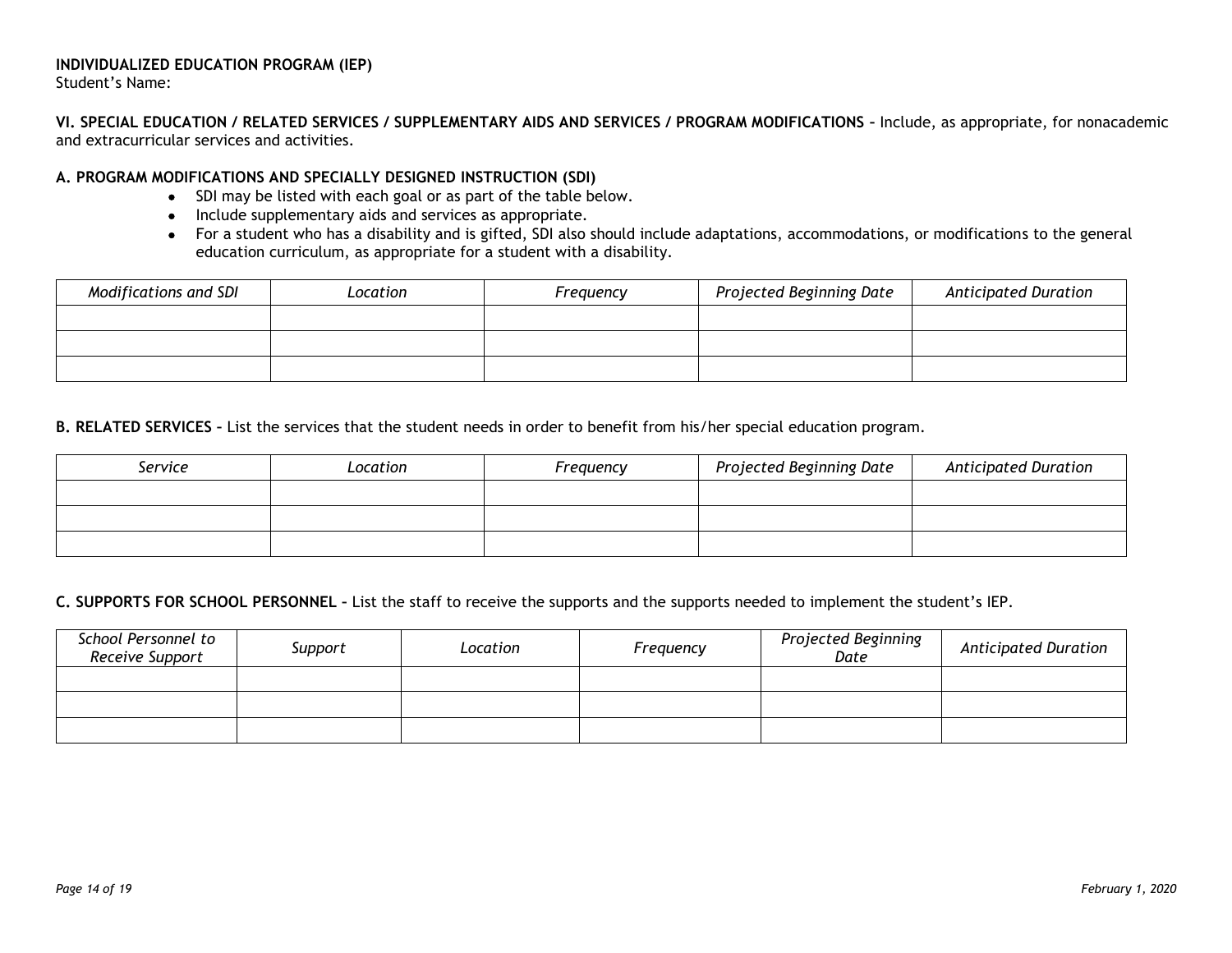**D. GIFTED SUPPORT SERVICES FOR A STUDENT IDENTIFIED AS GIFTED WHO ALSO IS IDENTIFIED AS A STUDENT WITH A DISABILITY –** Support services are required to assist a gifted student to benefit from gifted education (e.g., psychological services, parent counseling and education, counseling services, transportation to and from gifted programs to classrooms in buildings operated by the school district).

| Support Service |  |
|-----------------|--|
| Support Service |  |
| Support Service |  |

**E. EXTENDED SCHOOL YEAR (ESY) – The IEP team has considered and discussed ESY services, and determined that:**

Student IS eligible for ESY based on the following information or data reviewed by the IEP team:

OR

As of the date of this IEP, student is NOT eligible for ESY based on the following information or data reviewed by the IEP team:

The Annual Goals and, when appropriate, Short-Term Objectives from this IEP that are to be addressed in the student's ESY Program are:

If the IEP team has determined ESY is appropriate, complete the following:

| ESY Service to be Provided | Location | Frequency | Projected Beginning Date | <b>Anticipated Duration</b> |
|----------------------------|----------|-----------|--------------------------|-----------------------------|
|                            |          |           |                          |                             |
|                            |          |           |                          |                             |
|                            |          |           |                          |                             |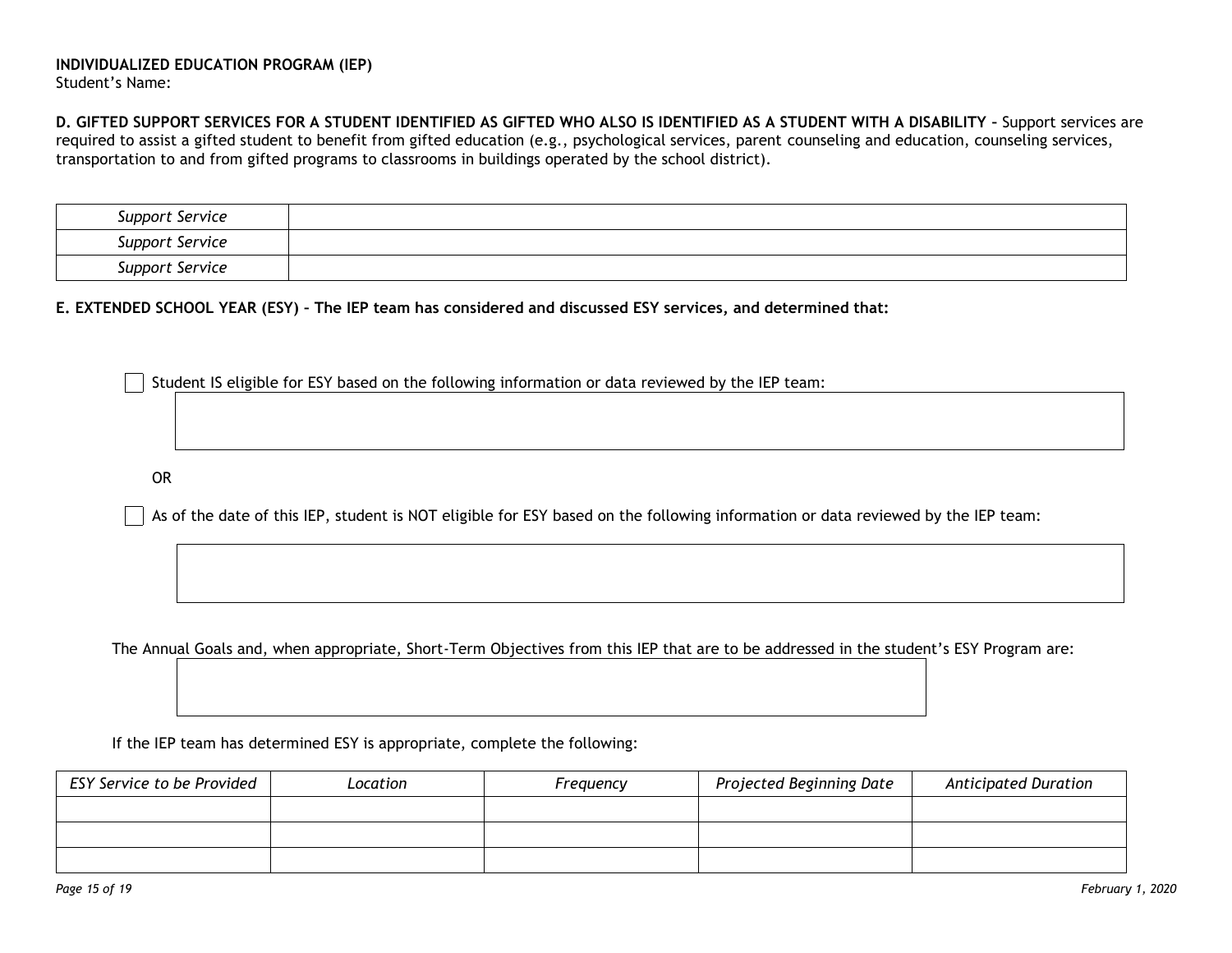#### **VII. EDUCATIONAL PLACEMENT**

**A. QUESTIONS FOR IEP TEAM –** The following questions must be reviewed and discussed by the IEP team prior to providing the explanations regarding participation with students without disabilities.

It is the responsibility of each public agency to ensure that, to the maximum extent appropriate, students with disabilities, including those in public or private institutions or other care facilities, are educated with students who are not disabled. Special classes, separate schooling or other removal of students with disabilities from the general educational environment occurs only when the nature or severity of the disability is such that education in general education classes, EVEN WITH the use of supplementary aids and services, cannot be achieved satisfactorily.

- What supplementary aids and services were considered? What supplementary aids and services were rejected? Explain why the supplementary aids and services will or will not enable the student to make progress on the goals and objectives (if applicable) in this IEP in the general education class.
- What benefits are provided in the general education class with supplementary aids and services versus the benefits provided in the special education class?
- What potentially beneficial effects and/or harmful effects might be expected on the student with disabilities or the other students in the class, even with supplementary aids and services?
- To what extent, if any, will the student participate with nondisabled peers in extracurricular activities or other nonacademic activities?

Explanation of the extent, if any, to which the student will not participate with students without disabilities in the regular education class:

Explanation of the extent, if any, to which the student will not participate with students without disabilities in the general education curriculum: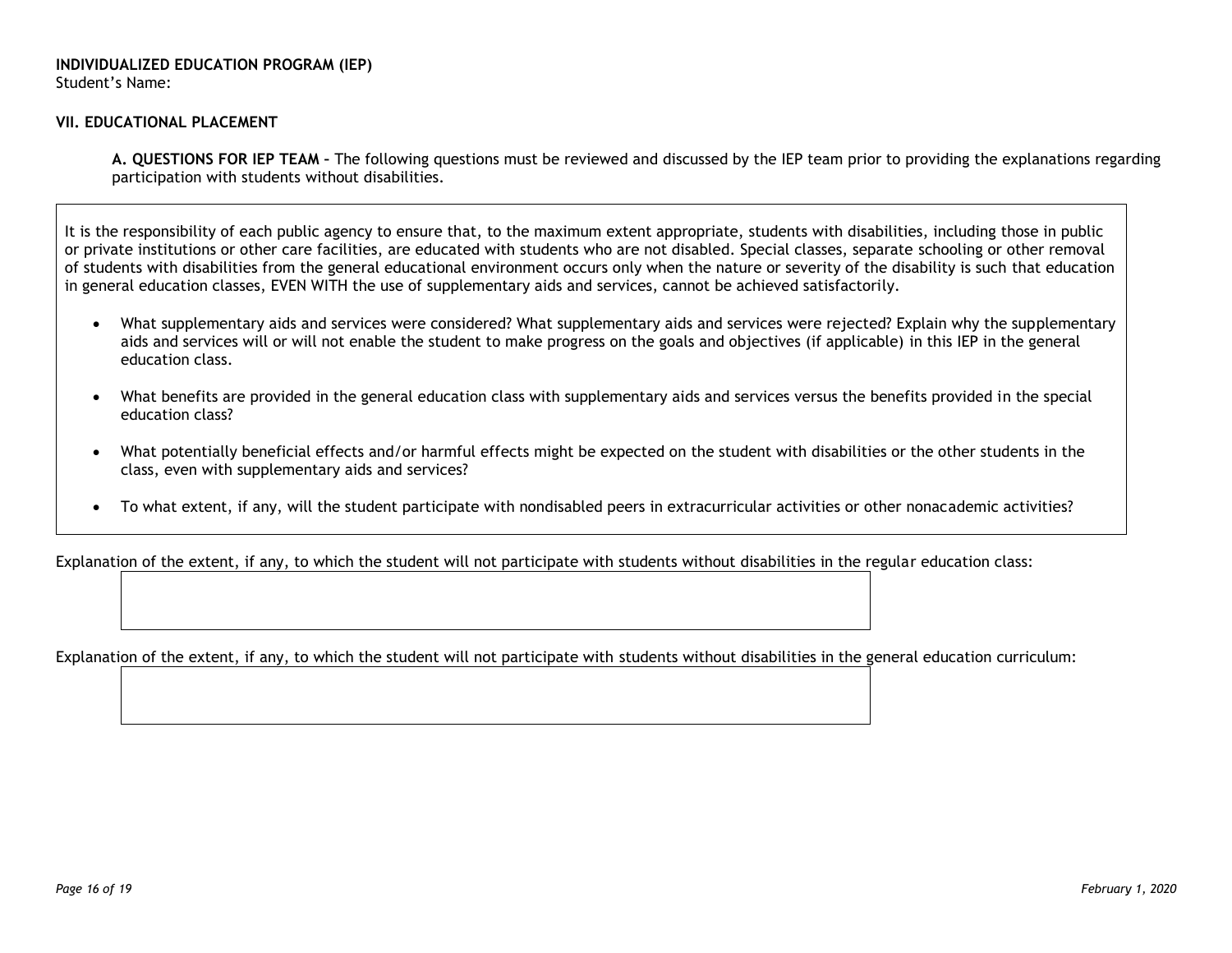**B. Type of Support**

## **1. Amount of special education supports**

Itinerant: Special education supports and services provided by special education personnel for 20% or less of the school day

Supplemental: Special education supports and services provided by special education personnel for more than 20% of the day but less than 80% of the school day

Full-Time: Special education supports and services provided by special education personnel for 80% or more of the school day

## **2. Type of special education supports**

| <b>Autistic Support</b>                |
|----------------------------------------|
| <b>Blind-Visually Impaired Support</b> |
| Deaf and Hard of Hearing Support       |
| <b>Emotional Support</b>               |
| Learning Support                       |
| Life Skills Support                    |
| <b>Multiple Disabilities Support</b>   |
| <b>Physical Support</b>                |

Speech and Language Support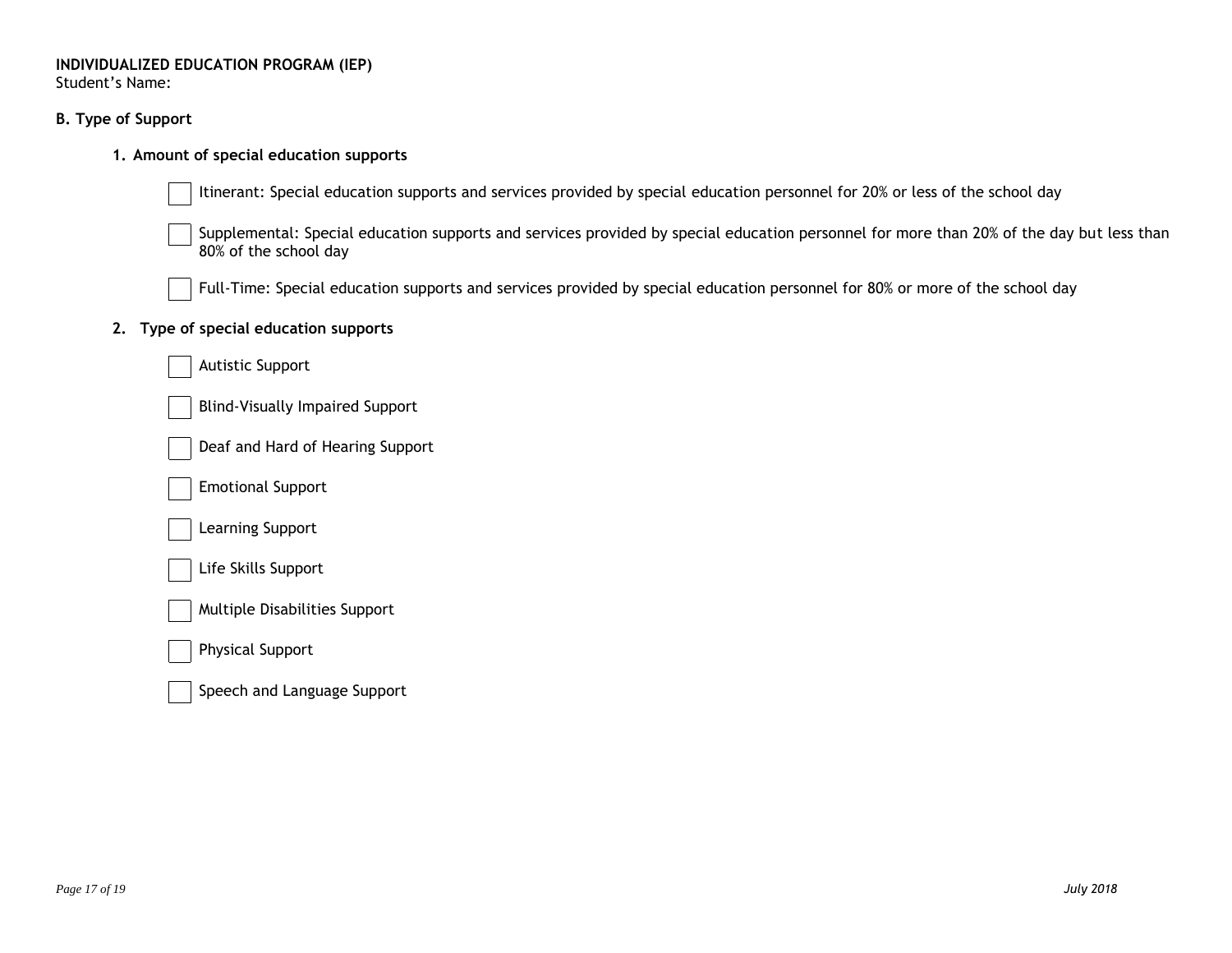| C. Location of student's program |
|----------------------------------|
|----------------------------------|

| Name of School District where the IEP will be implemented:                                                                                                                   |
|------------------------------------------------------------------------------------------------------------------------------------------------------------------------------|
| Name of School Building where the IEP will be implemented:                                                                                                                   |
| Is this school the student's neighborhood school (i.e., the school the student would attend if he/she did not have an IEP)?<br>$ $ Yes                                       |
| No. If the answer is "no," select the reason why not.<br>Special education supports and services required in the student's IEP cannot be provided in the neighborhood school |
| Other. Please explain:                                                                                                                                                       |